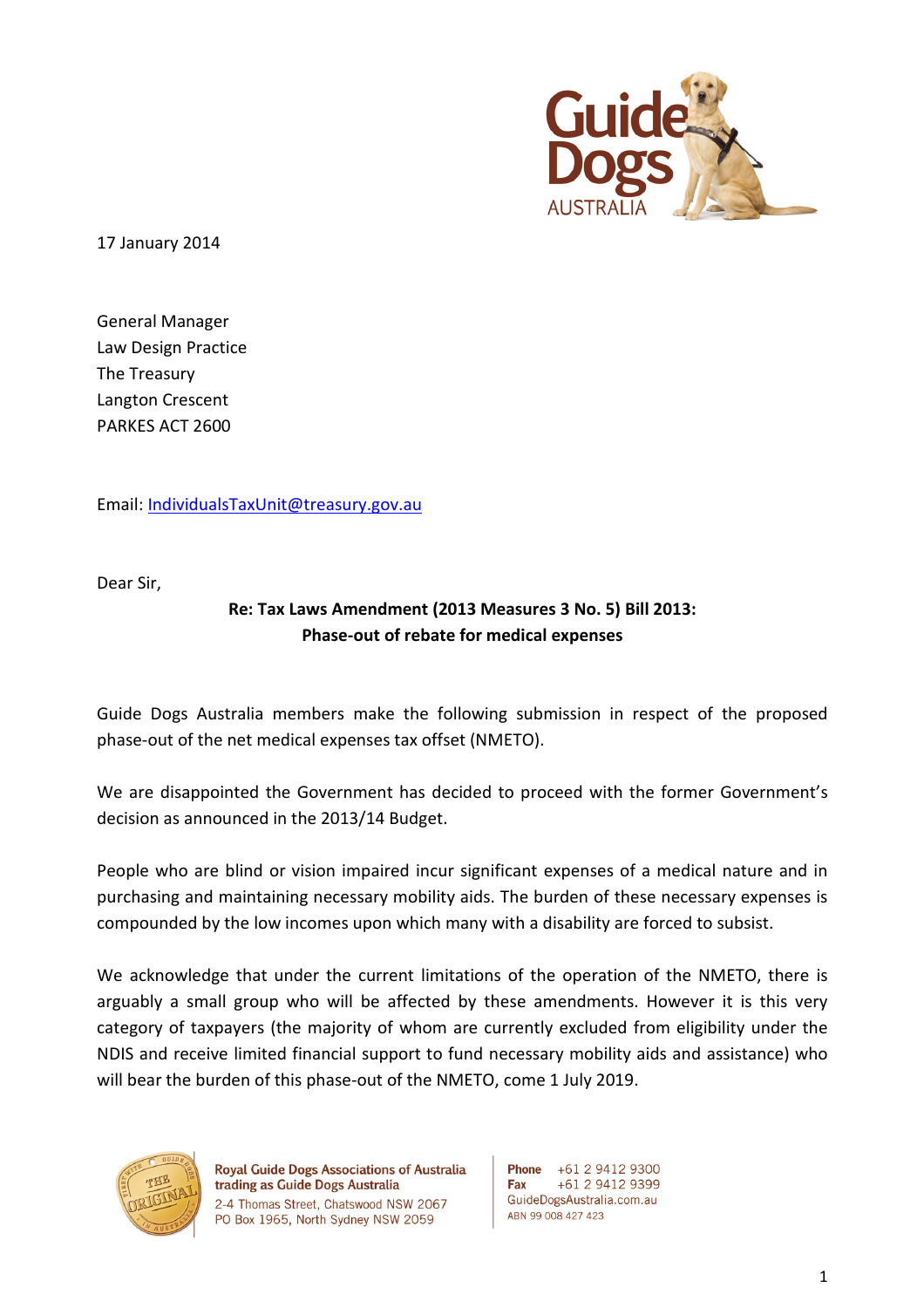Guide Dogs Australia members' key concern with this proposed phase-out is that the amendments:

- are likely to lead to additional financial burdens on an already socio-economically disadvantaged group;
- fail to recognise that there a substantial number of people with disability who live on very limited taxable incomes who are reliant on any and all cost saving measures available to them, to meet significant medical and support needs;
- imposes additional hardship on those who are blind or vision impaired who are currently ineligible for support under the NDIS, solely on the basis of age of onset of significant functional impairment, but who have increasing medical expenses; and
- removes one of the few current avenues available for people with disabilities to claim financial rebates for the cost of disability-related expenses which is not, to our knowledge, applied under arguably discriminatory practices determinate on age of onset, or nature of disability.

The attached submission provides further information on the key concerns Guide Dogs Australia members have and the implications that people who are blind or vision impaired are likely to face.

We urge the Government to reconsider the phase-out of the NMETO, especially in relation to the ability of people to claim for the cost of mobility aids and supports.

In addition to making this submission, we would welcome the opportunity to discuss our concerns in person with the Department should the opportunity arise.

Yours faithfully,

Dr Graeme White CEO, Guide Dogs NSW/ACT on behalf of Guide Dogs Australia \*

\*Guide Dogs Australia is the trading name of Royal Guide Dogs Associations of Australia.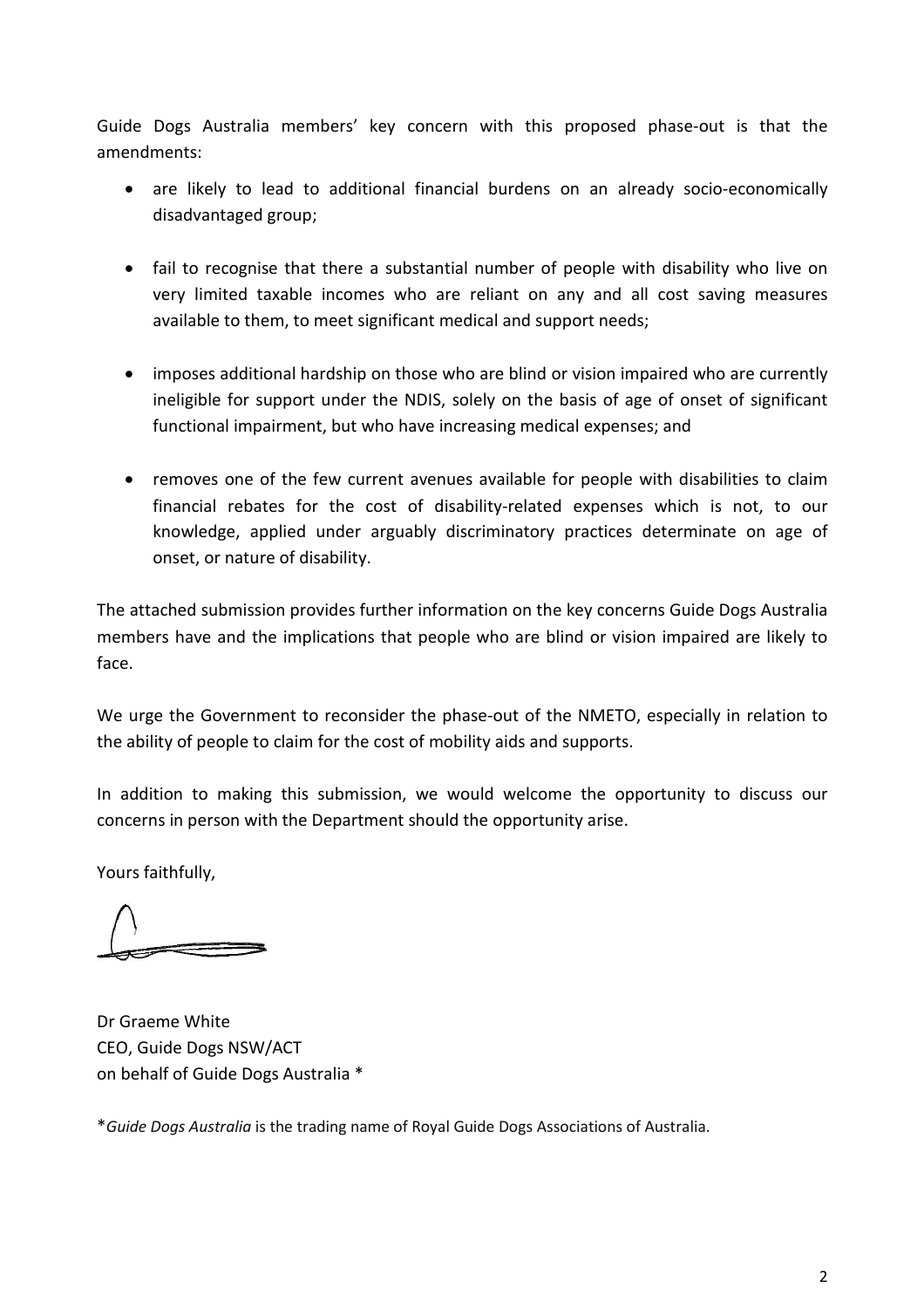## Guide Dogs Australia

# Submission to Tax Laws Amendment (2013 Measures 3 No. 5) Bill 2013: Phase-out of rebate for medical expenses

#### About Guide Dogs Australia

Since the establishment of the first Australian Guide Dog organisation in Perth, Western Australia in 1951, Guide Dogs Australia (GDA) members across all States and Territories continue to provide guide dogs and other mobility aids, support services and programmes for people who are blind or vision impaired.

Guide Dogs Australia members deliver over 20,000 programs annually with demand for services continually growing as the incidence of vision impairment increases, primarily due to the ageing population.

The number of Australians over 40 years of age with significant vision loss (excluding refractive error) will increase to approximately 330,000, including about 105,000 who will be blind, by  $2020^1$ .

Approximately 70% of the client base GDA members are aged over 65 years of age. Access Economics reports that with every decade over 40 years of age, the incidence of vision impairment trebles.

Services, programs and mobility aids are provided free of charge to clients, with Guide Dogs Australia reliant on philanthropy and community support to fund these services.

Guide Dogs Australia members provide a broad range of supports and services primarily to people who are blind or vision impaired.

These services include:

l

- Breeding, training and provision of guide dogs;
- Orientation and mobility training, including teaching skills in the use of a long cane programs, guide dogs, and other mobility aids, which allow Australians to continue to access and participate in their communities;
- Instrumental activities of daily living services, which involves teaching the skills to offset the impacts of vision loss and providing specialised equipment to ensure safety and independence in carrying out daily living tasks;
- Adaptive technology training and the provision of specialist equipment, which facilitates continued access to information, social and community activities;
- Library services, which provide access to essential information and entertainment in accessible formats through a cooperative agreement with the Guide Dogs WA;
- Advocacy and client support.

<sup>1</sup> Clear Focus: The Economic Impact of Vision Loss in Australia in 2009 - Access Economics report commissioned by Vision2020 (2010)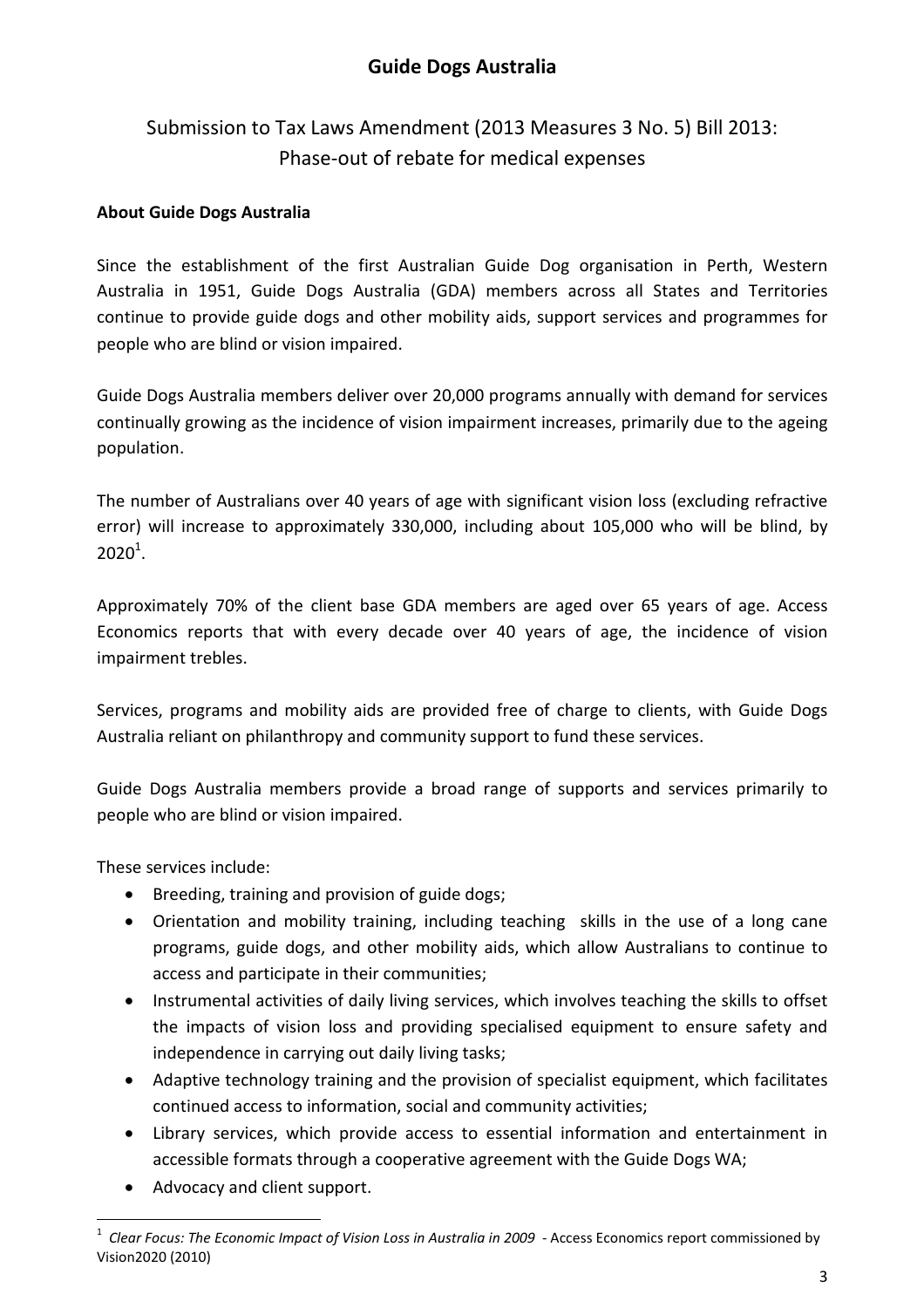#### Analysis

Guide Dogs Australia members are pleased to note that in the Explanatory Memorandum [at 1.11], the Government has undertaken to "continue to provide a range of subsidies for medical expenses via the Medicare Safety Net as the primary support mechanism, supplemented by Medicare, the National Disability Insurance Scheme and benefits, rebates and safety nets through the health care system."

We are also encouraged that the offset will continue to be available for taxpayers with out-ofpocket medical expenses relating to disability aids, attendant care or aged care expenses until 1 July 2019.

Optimistically, we hope this will provide sufficient time for the Government to address the inequity and hardship that will be faced by the cohort of people who are blind or vision impaired who are currently eligible to claim the NMETO. With the removal of the NMETO, this group will be unable to claim such expenses under any other benefit or rebate scheme and are ineligible to receive support under the National Disability Insurance Scheme.

We acknowledge the support for people with high medical expenses through Medicare safety nets and that the NMETO provides no assistance to those with high medical expenses but no tax liability.

Despite this recognition, Guide Dogs Australia members contend that the removal of the NMETO will have a negative impact on a number of people who are blind or vision impaired, which the Government does not appear to have considered. Importantly, those most at risk of being disadvantaged by the amendment are those who are working part time or on a low salary and are still contributing income tax.

There is a real risk that some tax payers with a disability who currently benefit from the NMETO will be ineligible for funded mobility aids and supports under the National Disability Insurance Scheme because of arbitrary age and functional impact barriers to inclusion.

Guide Dogs Australia provides comment on the following key areas of concern:

#### 1. Claims Permissible under the Current Legislation

Access Economics estimated that aids, equipment, home modifications and other indirect costs associated with blindness and vision impairment were \$371 million in 2004.<sup>2</sup>

 $^{\text{2}}$  Clear Insight: The Economic Impact and Cost of Vision Loss in Australia. (2004) Access Economics report commissioned by the Centre for Eye Research Australia, [pg 9] http://www.cera.org.au/uploads/CERA\_clearinsight\_overview.pdf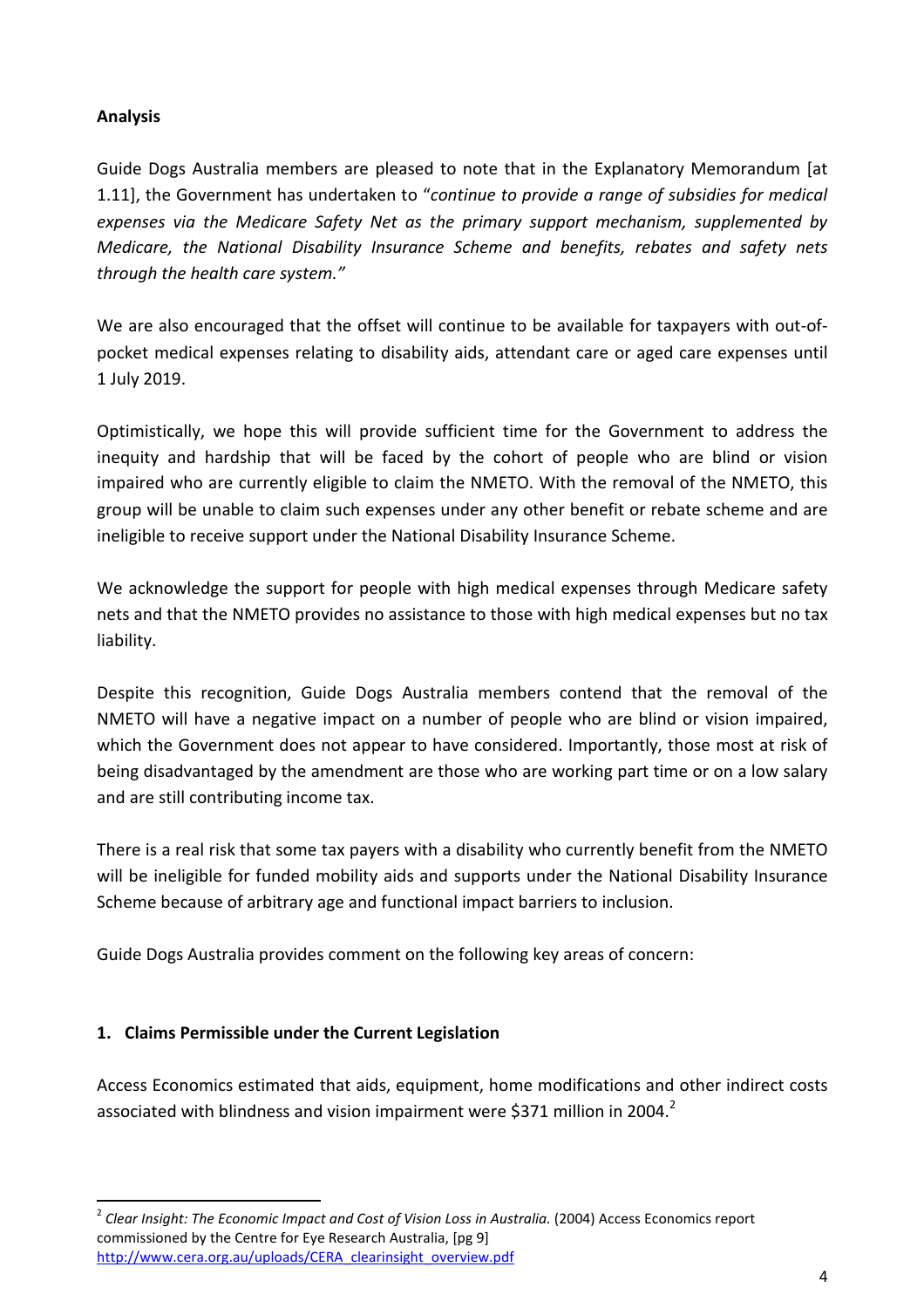As outlined in the Explanatory Memorandum<sup>3</sup>, currently, people with a disability who earn a taxable income are able to claim for expenses above the threshold relating to the cost of purchase of mobility aids, the maintenance of aids, the purchase of carer and disability centric support services which minimise the impact of disability.

Within the Explanatory Memorandum [at 1.27], specific reference is made to the costs inherent in maintaining a guide dog as a mobility aid:

#### Example 1.2: Maintenance of a Guide Dog

A person that is blind maintains a Guide Dog to achieve independence through access and mobility. The expenses associated with maintaining that Guide Dog, assuming they are eligible medical expenses under section 159P, would be related to an aid for a person with a disability.

This is because the Guide Dog would be considered an item of property that is generally recognised to be an aid to the function and capacity of a person that is blind.

Within the explanatory material, there is little certainty provided that people currently claiming the NMETO will receive equal or better rebates under other schemes.

#### 2. Limitations of the Medicare Safety Net

Whilst the Medicare safety net is an essential allowance for those with significant health issues and accompanying medical expenses, there are countless expenses incurred by people who have a disability which are unable to be claimed under Medicare.

The Medicare Safety Net covers a range of out-of-hospital doctor visits and tests covered by the Medicare Benefits Schedule (MBS).

Unfortunately, to our knowledge, the Medicare Benefits Schedule does not provide for claims relating to assessments, aids or support services for adults provided by specialist disability service organisations.

This is despite these services and support being directly related to minimising the functional impact of disability and enabling participation in employment and thus facilitating an individual's ability to earn a taxable income.

### 3. Indirect (non-medical) cost of vision impairment

l

From an economic consideration, Australia is burdened by the cost of vision impairment, which is why research and resources directed towards preventing vision loss are vital.

<sup>3</sup> http://www.treasury.gov.au/~/media/Treasury/Consultations%20and%20Reviews/2013/Phase%20out%20of%20t he%20NMETO/Key%20Documents/PDF/NMETO-Explanatory-Material.ashx [pg 8, paragraph 1.24]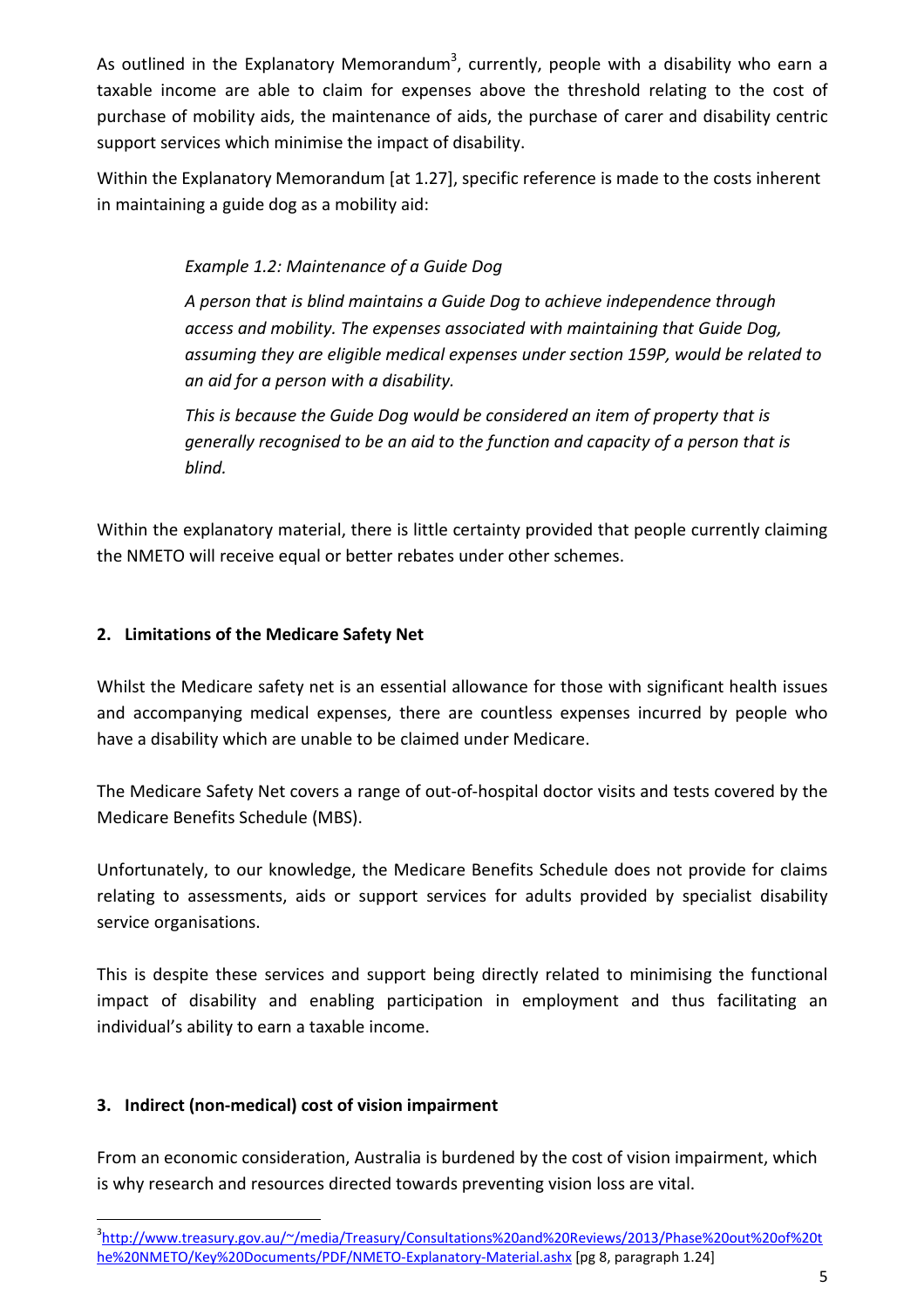In addition, significant costs are incurred (often by not-for-profit service providers reliant on philanthropy) in supporting and facilitating provision of rehabilitation services and mobility aids to minimise the functional impact of vision loss.

A report prepared for the Centre for Eye Research Australia by Access Economics<sup>4</sup> determined that the indirect (non-medical) costs of visual impairment is \$3.2 billion annually and are almost twice the direct health costs.

Significantly, and considering taxable income and available rebates and offsets claimable for people who are blind or vision impaired, lost earnings are estimated to cost the economy nearly \$1.8 billion in 2004<sup>5</sup>, whilst the cost of carers, including their lost productivity (earnings), is estimated as \$845 million<sup>6</sup>.

People who are blind or vision impaired who are able to overcome the many barriers to obtaining employment and earn a taxable income, do so with the supports and services provided by organisations such as Guide Dogs Australia members and through the use of mobility aids and other forms of adaptive technology.

For people who use guide dogs, the cost of feeding and maintaining the dog plus the associated veterinary expenses can have a significant financial impact. For those earning an income and potentially ineligible for the NDIS, the ability, as per existing provisions, to recoup some of these expenses through the NMETO, is of considerable assistance.

### 4. Timing of the phase-out of the NMETO

We note that the phase-out of the NMETO appears to correlate with the proposed full implementation of the National Disability Insurance Scheme. Furthermore, the Explanatory Memorandum accompanying the Legislative Amendment references the introduction of the NDIS as providing additional avenues for support and thus justifying the phasing out of the NMETO.

The proposed improvement in circumstances and ability to recoup or avoid the costs of mobility aids and support services for individuals identified within the Explanatory Memorandum is reliant on the current implementation of the NDIS proceeding as planned.

There also appears to be implicit acknowledgment within the Explanatory Memorandum that all 'disability aids' currently able to be claimed through the NMETO, such as the maintenance costs of a guide dog, will be claimable under the NDIS.

 $\overline{\phantom{a}}$ 

 $^4$  Clear Insight: The Economic Impact and Cost of Vision Loss in Australia. (2004) Access Economics report commissioned by the Centre for Eye Research Australia, [pg 9]

http://www.cera.org.au/uploads/CERA\_clearinsight\_overview.pdf 5

Ibid.

 $<sup>6</sup>$  Ibid.</sup>